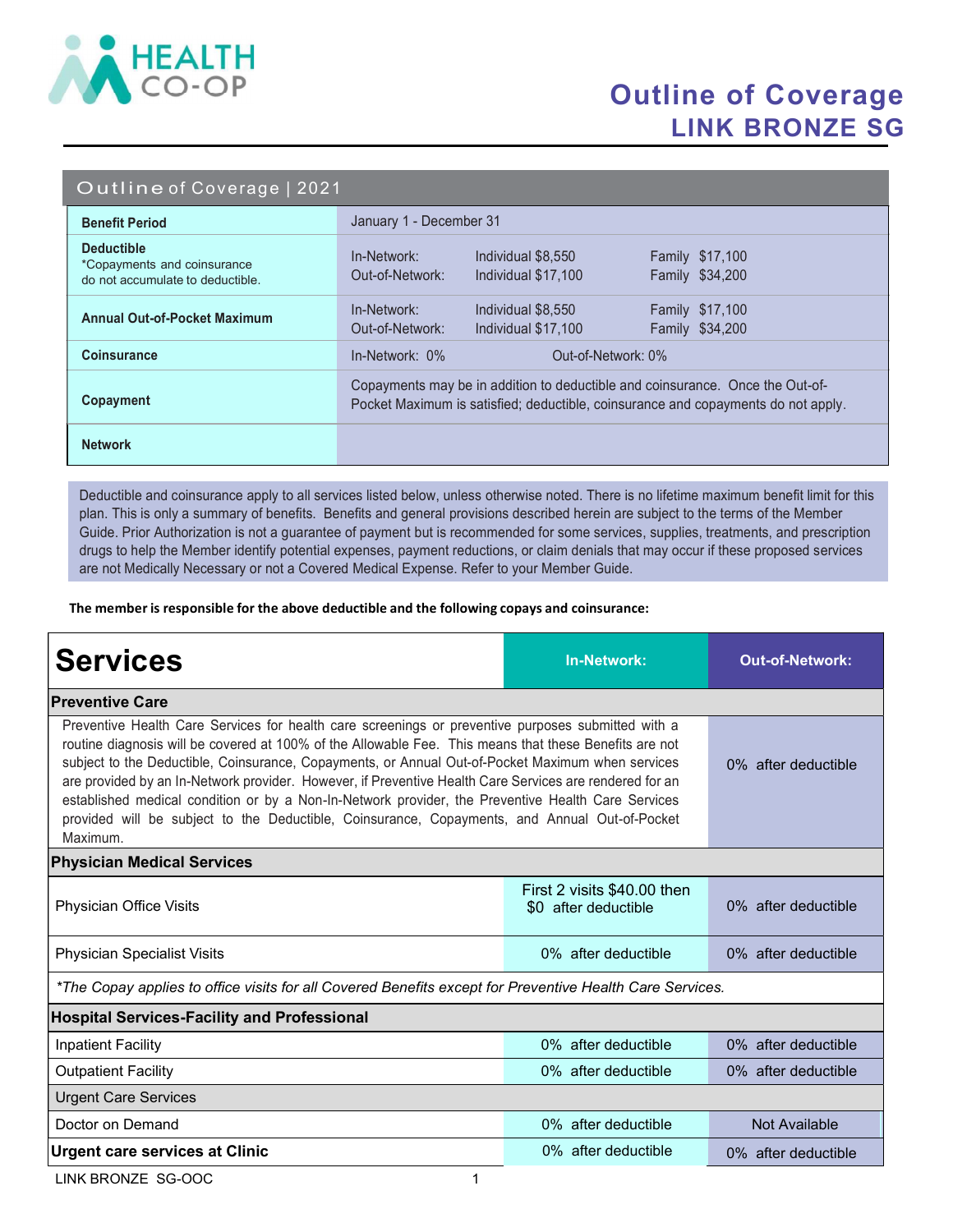| <b>Services</b>                                                                                                                                                                                                                 | In-Network:                                               | <b>Out-of-Network:</b> |  |  |
|---------------------------------------------------------------------------------------------------------------------------------------------------------------------------------------------------------------------------------|-----------------------------------------------------------|------------------------|--|--|
| <b>Emergency Room Services</b>                                                                                                                                                                                                  |                                                           |                        |  |  |
| Emergency room visits                                                                                                                                                                                                           | 0% after deductible                                       | 0% after deductible    |  |  |
| <b>Prescription Drugs Benefit</b>                                                                                                                                                                                               |                                                           |                        |  |  |
| <b>Retail Pharmacy Benefit (30-day supply)</b>                                                                                                                                                                                  |                                                           |                        |  |  |
| Preferred Generic Drugs (Tier 1)                                                                                                                                                                                                | \$15.00 copay                                             | 0% after deductible    |  |  |
| Non-Preferred Generic & Preferred Brand Drugs (Tier 2)                                                                                                                                                                          | 0% after deductible                                       | 0% after deductible    |  |  |
| Non-Preferred Brand Drugs (Tier 3)                                                                                                                                                                                              | 0% after deductible                                       | 0% after deductible    |  |  |
| Specialty Drugs (Tier 4)                                                                                                                                                                                                        | 0% after deductible                                       | 0% after deductible    |  |  |
| If you choose a higher Tier drug when a lower Tier drug is available, you must pay an ancillary charge in addition to the<br>deductible and/or coinsurance, as applicable.                                                      |                                                           |                        |  |  |
| Mail Order Maintenance (90-day supply)                                                                                                                                                                                          |                                                           |                        |  |  |
| Preferred Generic Drugs (Tier 1)                                                                                                                                                                                                | \$30.00 copay                                             | 0% after deductible    |  |  |
| Non-Preferred Generic & Preferred Brand Drugs (Tier 2)                                                                                                                                                                          | 0% after deductible                                       | 0% after deductible    |  |  |
| Non-Preferred Brand Drugs (Tier 3)                                                                                                                                                                                              | 0% after deductible                                       | 0% after deductible    |  |  |
| Specialty Drugs (Tier 4)<br>(31 Day Supply Only)                                                                                                                                                                                | <b>Not Available</b>                                      | <b>Not Available</b>   |  |  |
| If you choose a higher Tier drug when a lower Tier drug is available, you must pay an ancillary charge in addition to the<br>deductible and/or coinsurance, as applicable.<br><b>Mental Health/Chemical Dependency Services</b> |                                                           |                        |  |  |
| Inpatient/other Outpatient Facility Services                                                                                                                                                                                    | 0% after deductible                                       | 0% after deductible    |  |  |
| <b>Office Visit</b>                                                                                                                                                                                                             | 0% after deductible                                       | 0% after deductible    |  |  |
| Other Covered Services (This is not a complete list. Check your policy or plan document for other covered services<br>and your costs for these services.)                                                                       |                                                           |                        |  |  |
| Chiropractic Care-Maximum Number of Office Visits per Calendar<br>Year - 20 visits                                                                                                                                              | 0% after deductible                                       | 0% after deductible    |  |  |
| <b>Convalescent Home Services</b><br>Maximum Number of Days per Calendar Year-60 days                                                                                                                                           | 0% after deductible                                       | 0% after deductible    |  |  |
| Durable Medical Equipment<br>Rental (up to the purchase price), Purchase and Repair and<br>Replacement of Durable Medical Equipment.                                                                                            | 0% after deductible                                       | 0% after deductible    |  |  |
| <b>Laboratory Services</b>                                                                                                                                                                                                      | 0% after deductible                                       | 0% after deductible    |  |  |
| <b>Transplant Services</b>                                                                                                                                                                                                      | 0% after deductible                                       | 0% after deductible    |  |  |
| \$100 reimbursement to apply to exam, cleaning and<br>Dental Exam, Cleaning, Fluoride<br>fluoride once per year.                                                                                                                |                                                           |                        |  |  |
| Vision Exam                                                                                                                                                                                                                     | \$60 reimbursement to apply to one routine exam per year. |                        |  |  |

This is a brief summary of benefits. Refer to your complete policy document for additional information or a further explanation of benefits, limitations, and exclusions.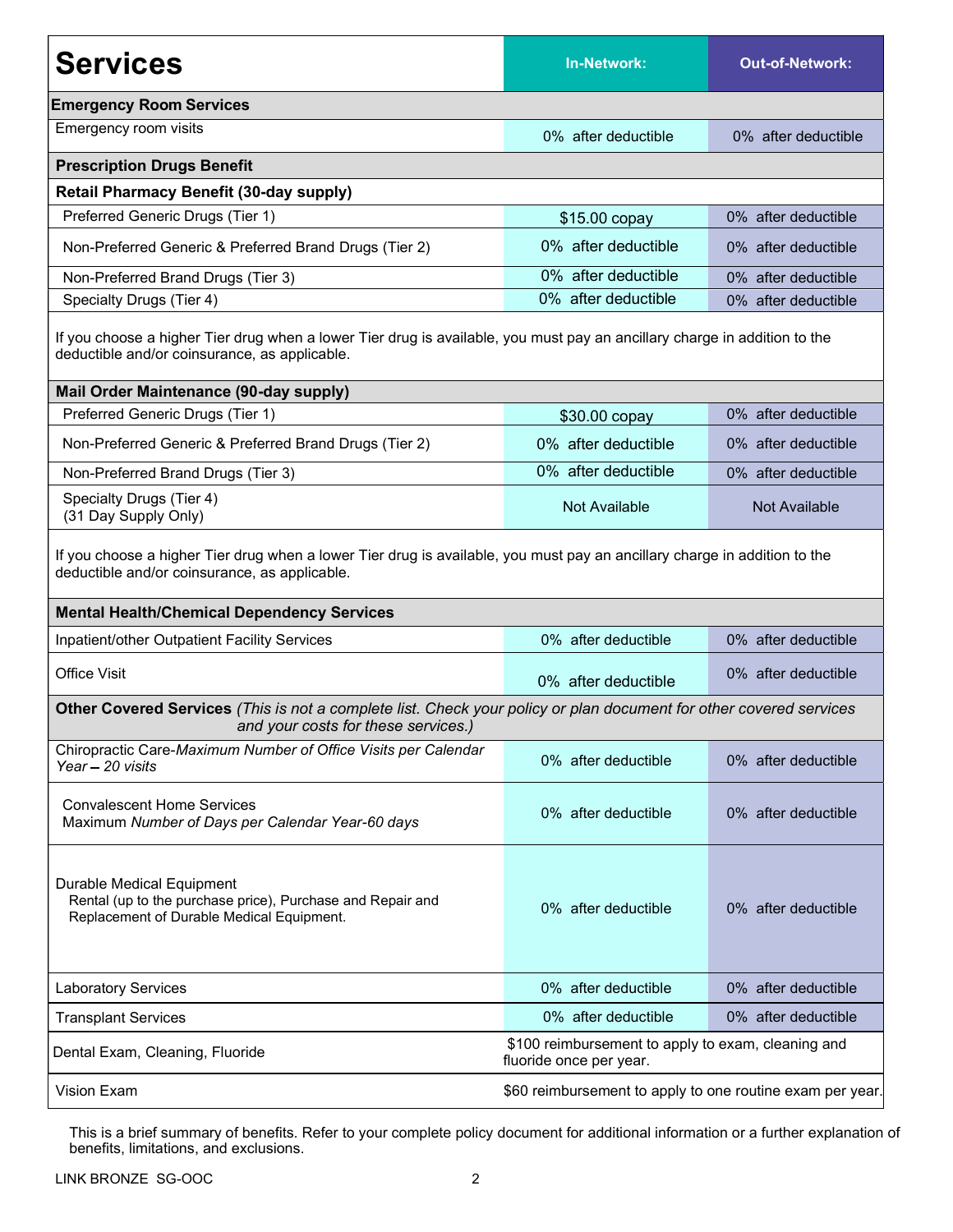# Additional Information

#### What is the annual deductible?

Your plan's deductible is the fixed dollar amount of Covered Medical Expenses that you must incur for certain Covered Benefits before MOUNTAIN HEALTH CO-OPbegins paying benefits for them. The Deductible must be satisfied each Calendar Year by each Covered Person, except as provided under "Family Deductible Limit" provision. The Deductible is shown in the Schedule of Benefits. Only the Allowable Fee for Covered Medical Expenses is applied to the Deductible. The following do not apply towards satisfaction of the Deductible: (1) services, treatments or supplies that are not covered under this Policy; and (2) amounts billed by Out-of-Network Providers, which include the Out-of-Network Provider Differential.

#### What is the annual out-of-pocket maximum?

The Annual Out-of-Pocket Maximum is the maximum amount that the Covered Person must pay every Calendar Year for Covered Medical Expenses incurred for Covered Benefits. The Annual Out-of-Pocket Maximum is shown in the Schedule of Benefits. It applies to all Covered Benefits except the Preventive Health Care Services Benefit.

The Annual Out-of-Pocket Maximum includes the following:

- 1. Calendar Year Deductible;
- 2. Copayments; and
- 3. Coinsurance.

When the Annual Out-of-Pocket Maximum is satisfied in the Calendar Year, we will then pay 100% of Covered Medical Expenses incurred for Covered Benefits for the remainder of that Calendar Year. The Annual Out-of-Pocket Maximum must be satisfied each Calendar Year.

The exception to this is in regard to out-of-network charges. The amount the plan pays for covered services is based on the allowed amount. If an out-of-network provider charges more than the allowed amount, you may have to pay the difference. For example, if an out-of-network hospital charges \$1,500 for an overnight stay and the allowed amount is \$1,000, you may have to pay the \$500 difference which does not apply to the deductible, coinsurance, or Out of Pocket Maximum. (This is called balance billing.)

#### Payments to providers

Payment to providers is based on the prevailing or contracted Mountain Health CO-OP fee allowance for covered services. Although In-Network Providers accept the fee allowance as payment in full, You will pay the most if you use an out-ofnetwork provider, and you might receive a bill from a provider for the difference between the provider's charge and what your plan pays (balance billing). Be aware, your network provider might use an out-of-network provider for some services (such as lab work). Check with your provider before you get services.

### Preauthorization

.

Coverage of certain medical services and surgical procedures requires a benefit determination by Mountain Health CO-OP before the services are performed. This process is called 'preauthorization'. Preauthorization is necessary to determine if certain services and supplies are covered under this plan, and if you meet the plan's eligibility requirements. You'll find the most current preauthorization list in your complete policy document.

### The Patient's right to know the costs of medical procedures.

The insured, or the insured's agent, may request an estimate of the member's portion of provider charges for any service or course of treatment that exceeds \$500. Mountain Health CO-OP shall make a good faith effort to provide accurate information based on cost estimates and procedure codes obtained by the insured from the insured's health care provider. The estimate may be provided in writing or electronically. It is not a binding contract between Mountain Health CO-OP and the member, and is not a guarantee that the estimated amount will be the charged amount, or that it will include charges for unforeseen conditions. Contact Customer Service at 1-855-447-2900 to request an estimate.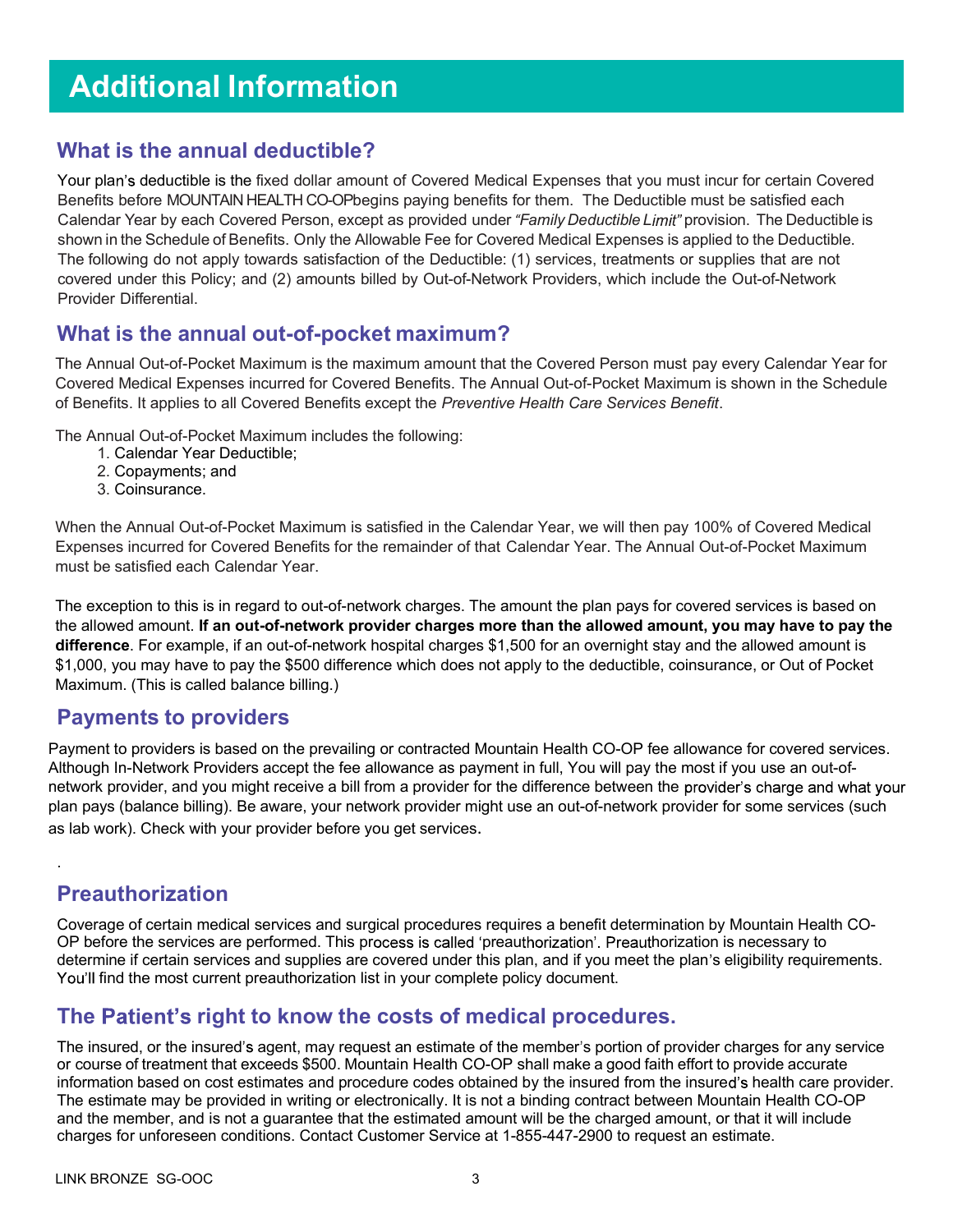## Provider Networks

Organization (PPO) (In-Network) - An innovative health care partnership developed by Mountain Health CO-OP and our Preferred Hospital Providers to offer health care services to Members at lower premiums. This network is composed of hospitals or surgery centers across the state that accept lower payments for each hospital or surgery center service or inpatient stay.

Participating Providers accept the MOUNTAIN HEALTH CO-OP allowable fee, in addition to the deductible, coinsurance and copayment, as payment in full for covered services. These providers will submit claims for you, and Mountain Health CO-OP will pay the participating provider directly. There is no billing to you over your deductible, coinsurance and copayment.

Nonparticipating Provider (Out-of-Network) - Nonparticipating Providers have not contracted with MOUNTAIN HEALTH CO-OP to provide services at negotiated rates, and your out of pocket expenses can be significantly higher. Nonparticipating providers are under no obligation to submit claims for you. You may receive payment for claims received from a nonparticipating provider.

If a Primary Care Provider (PCP), Primary Care Provider Specialist (PCPS), Common Specialty Care Provider (CSCP) or a Less Common Sub-Specialty Care Provider (LCSP) is not located within 60 miles, the member can go outside of the 60 miles to a network Provider (an authorization may be required.) Mountain Health CO-OP will pay as participating and the member may be balanced billed. If the member sees a provider outside of that 60 miles and the provider is not in network the benefits will go towards the out-of-network deductible and out-of-pocket maximum.

Out-of-network emergency room services to treat an emergency medical condition are reimbursed as if obtained innetwork, if an in-network emergency room cannot be reasonably reached. An emergency medical condition means a medical condition manifesting itself by acute symptoms of sufficient severity (including severe pain) so that a prudent layperson, who possesses an average knowledge of health and medicine, could reasonably expect the absence of immediate medical attention to result in a condition that places the health of the individual in serious jeopardy, would result in serious impairment to bodily functions, or serious dysfunction of any bodily organ or part; or with respect to a pregnant woman having contractions, that there is inadequate time to safely transfer the woman to another hospital for delivery or that a transfer may pose a threat to the health or safety of the woman or the fetus.

Finding Participating Providers–To locate Participating Providers and PPO hospitals and surgery centers in Montana check our on-line provider directory at www.Mountain Health CO-OP.coop/provider-finder/ or contact Customer Service at 1-855-447-2900. Be sure to have your health plan identification number available when you call.